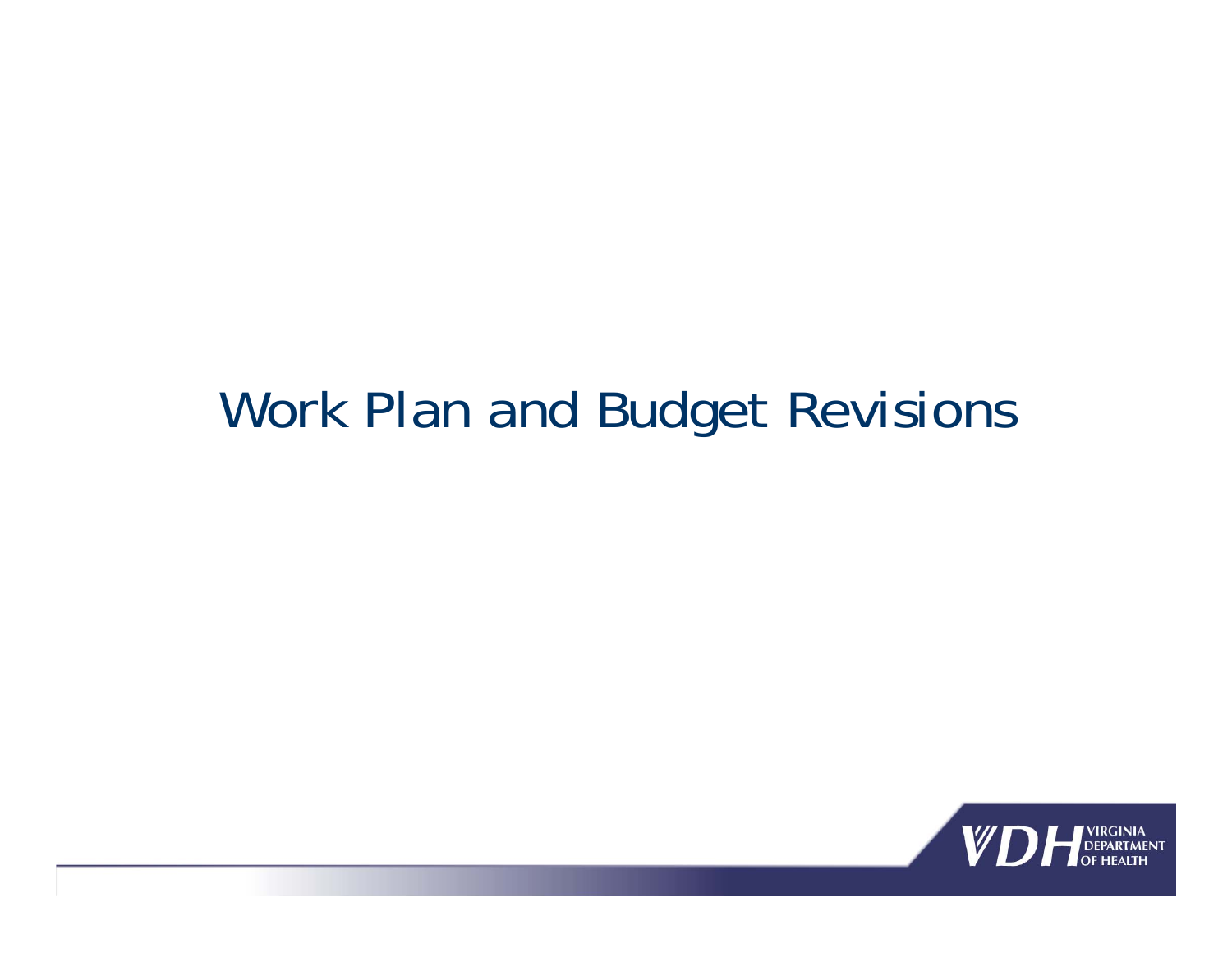# Work Plan Revisions

- A work plan revision is needed when there is a change in the services that a subrecipient will provide (this can include either addition or expanding services).
- Subrecipients should send an email request indicating the proposed changes to their work plan to their HIV Services Coordinator for approval.
- VDH must approve all proposed changes prior to the subrecipient implementing these changes.
- The HIV Services Coordinator will provide written notification to the subrecipient once approval is granted.
- Once approved, the subrecipient will need to provide a complete revised work plan to their HIV Services Coordinator.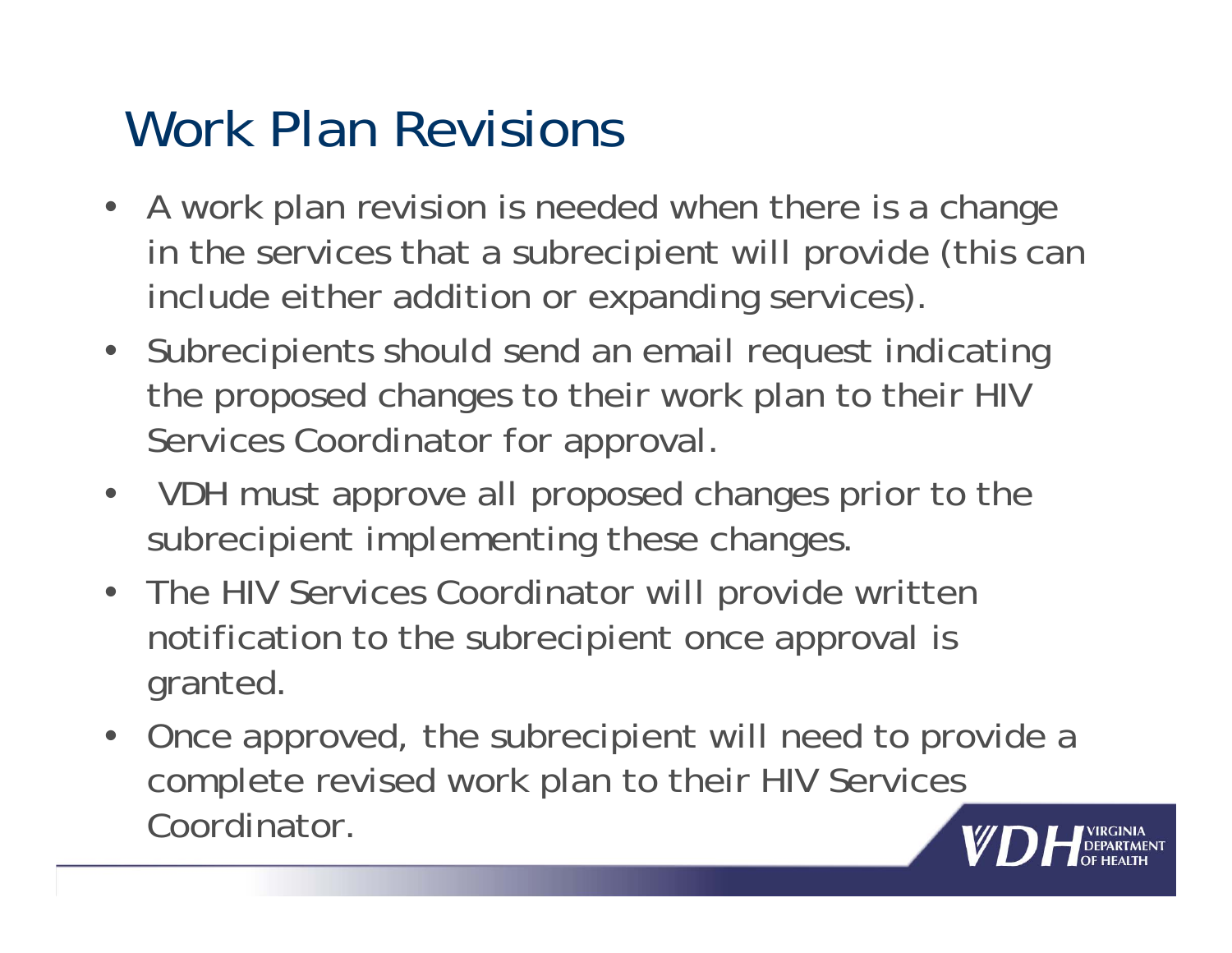- A budget reallocation is needed when a subrecipient needs to move money either between service categories (e.g. From Medical Transportation to Oral Health) or budget categories (e.g. From Supplies to Contractual); but the total award remains the same.
- The budget reallocation form can be found on the VDH HIV Care Services webpage: http://www.vdh.virginia.gov/diseaseprevention/disease-prevention/hiv-care-services/

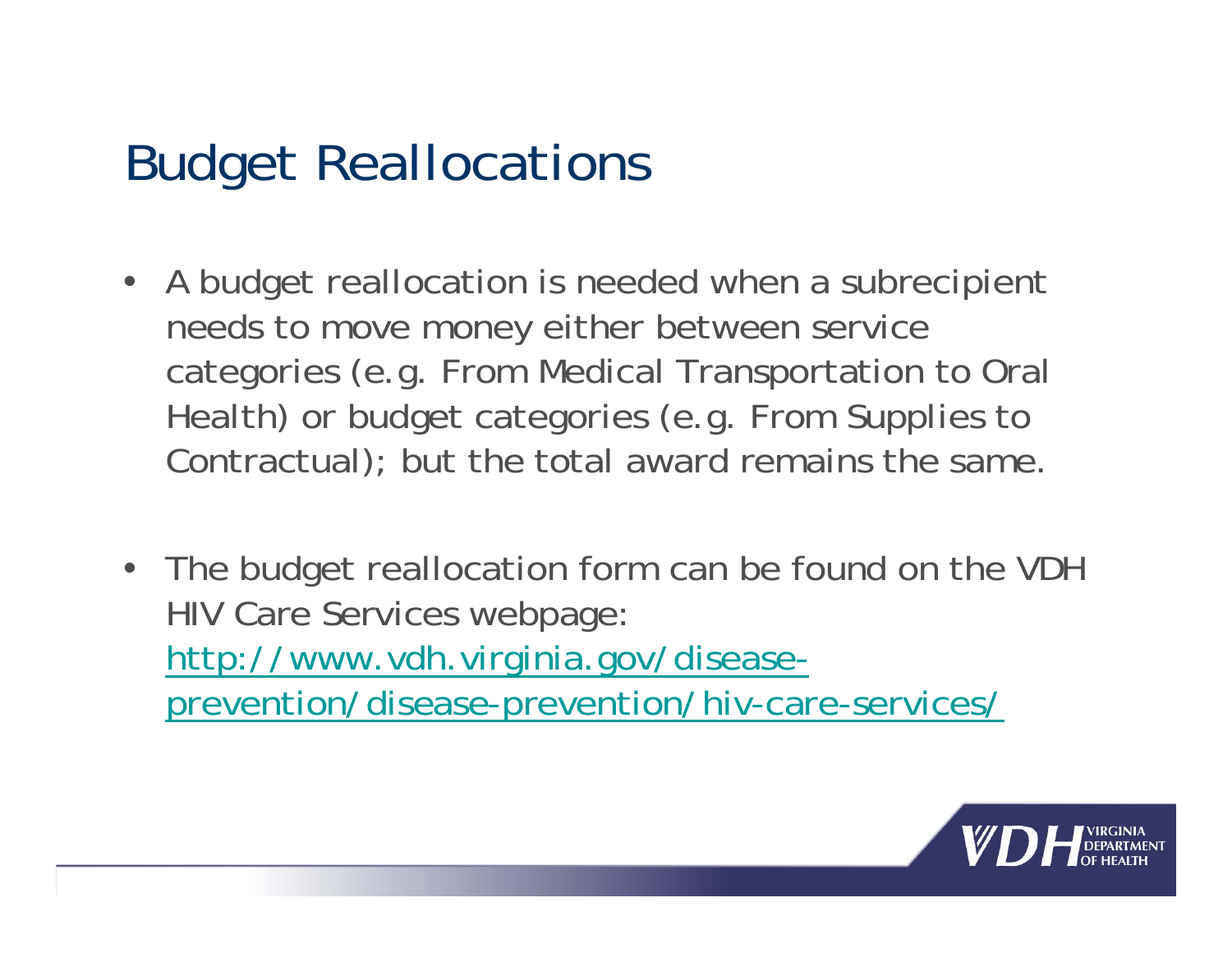**BUDGET REALLOCATION REQUEST** This form is to be used for zero sum budget adjustments only. **ORGANIZATION** CONTRACT/MOA # **BUDGET PERIOD** Put in your **GRANT PROGRAM** Put in your most requested PREVIOUSLY APPROVED **REQUESTED BUDGET** recently approved budget here **BUDGET REVISION** LINE ITEM PERSONNEL budget here **FRINGE TRAVEL** EQUIPMENT **SUPPLIES** CONTRACTUAL **OTHER (SPECIFY)** Make sure that **TOTAL**  $$0.00$  $$0.00$ both the totals **JUSTIFICATION: (Attach new budget justification or additional information, as needed)** 1. Reason why funds are available to be re-budgeted. matchPut why you have extra funds that you want to move (eg. Staff vacancies, overestimated costs, etc.)

Virginia Department of Health (VDH), Office of Epidemiology

2. Proposed use for the re-budgeted funds. Put what you plan to do with the re-budgeted funds (eg. More travel, more services, etc.)

Be detailed but succinct.



CERTIFICATION: I certify that this re-budgeting is necessary to achieve project objectives, is consistent with the contract/MOA terms and conditions and VDH policies, represents effective utilization of resources, and does not constitute a change in scope.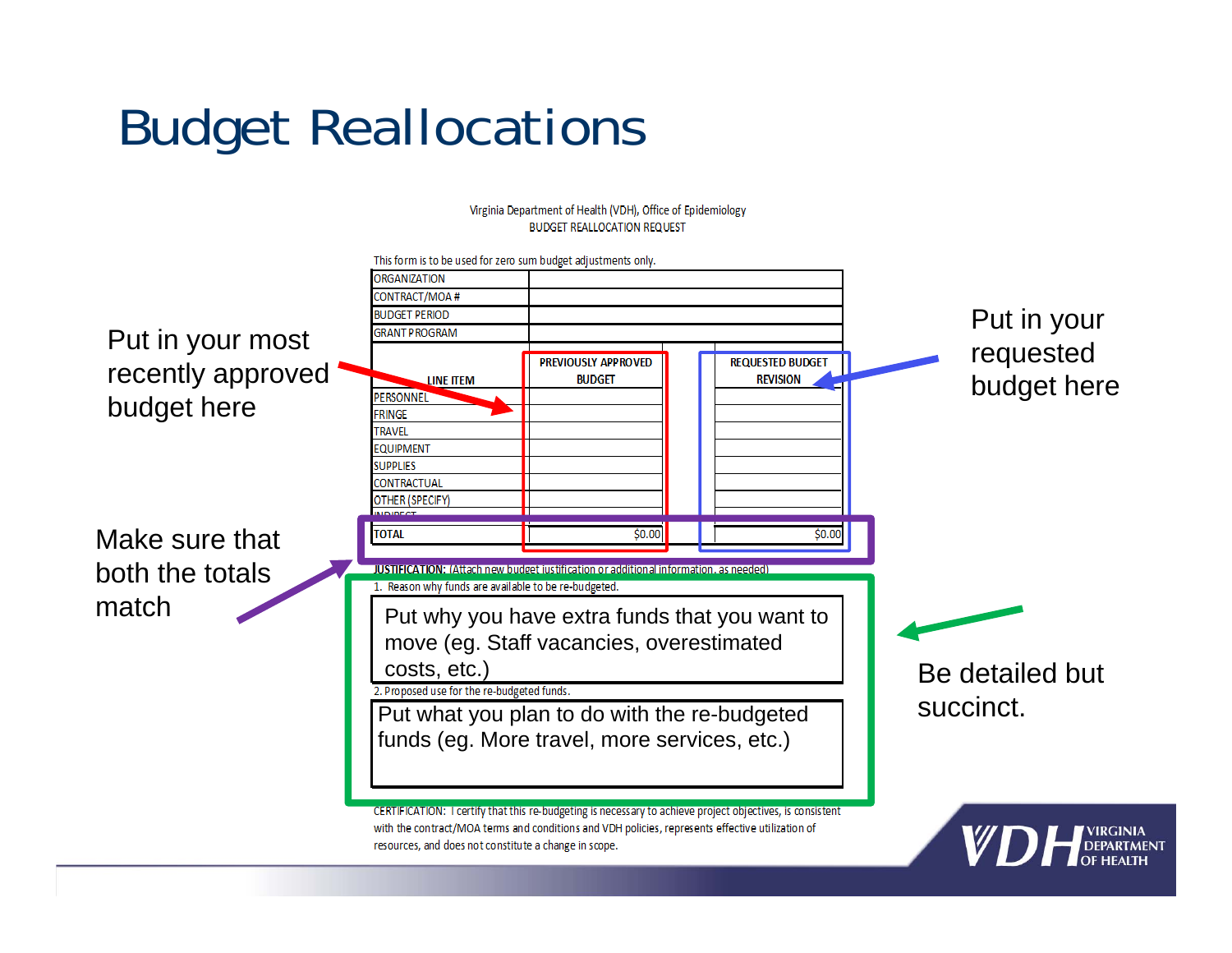- Make sure that the amounts in the requested budget revision table, match the amounts in the revised budget submitted.
- The signature can either be an electronic signature or it can be signed and then scanned in and e-mailed. But it cannot be a typed signature.
- Subrecipients should submit the completed budget reallocation form and revised budget with service allocation table to their HIV Services Coordinator for approval.
- Budget reallocations must be submitted no later than 30 days prior to the end of the contractual year.

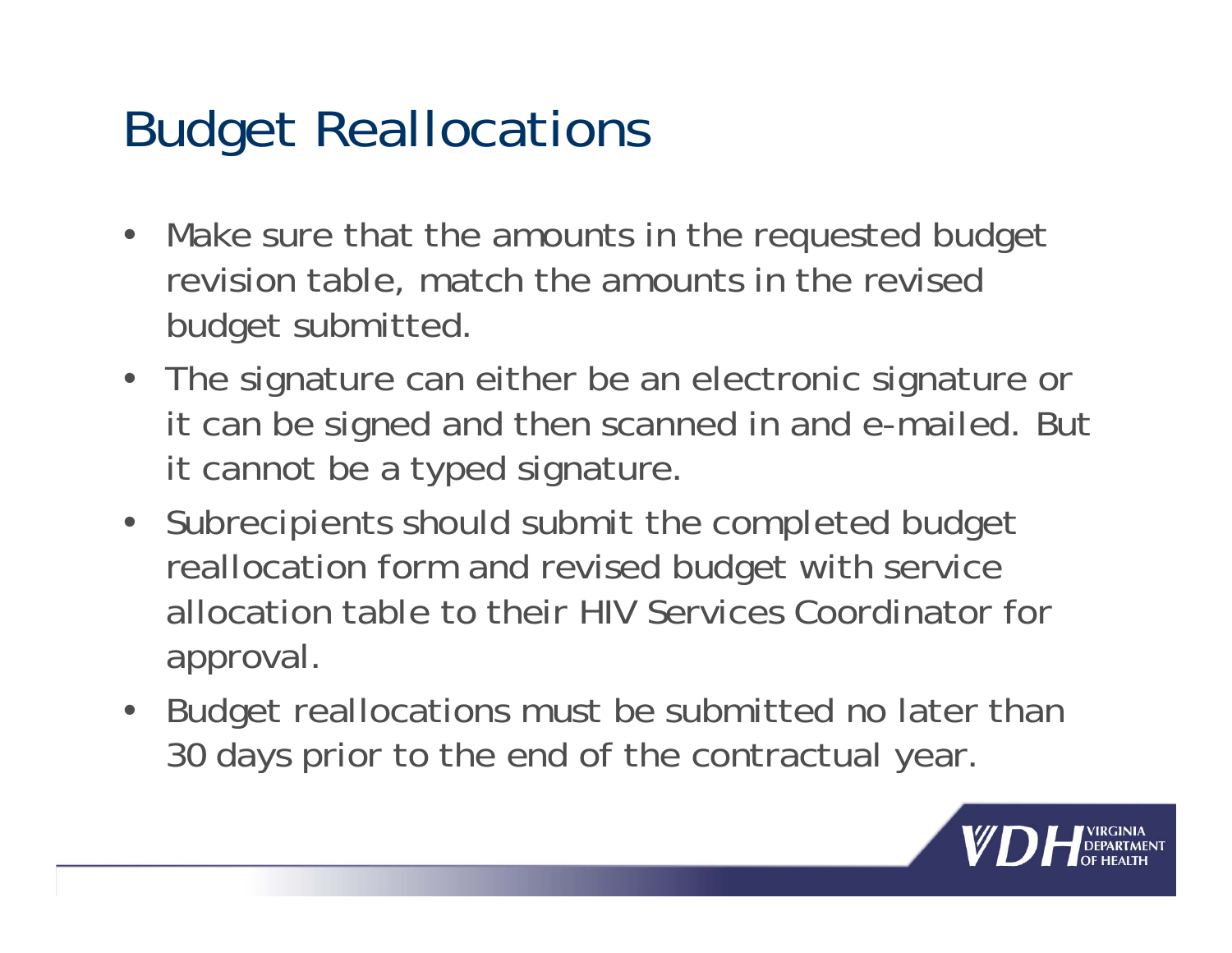- Do not assume that submission of a budget reallocation request means automatic approval. The budget should not be changed until approved by the Division.
- Once submitted, the HIV Services Coordinator will review and approve. Then it will be sent to the Lead Services Coordinator and the Director of HIV Care Services for final approval.
- This process can take up to a week.
- Once approved, a copy of the approved budget reallocation request form will be forwarded to the subrecipient.

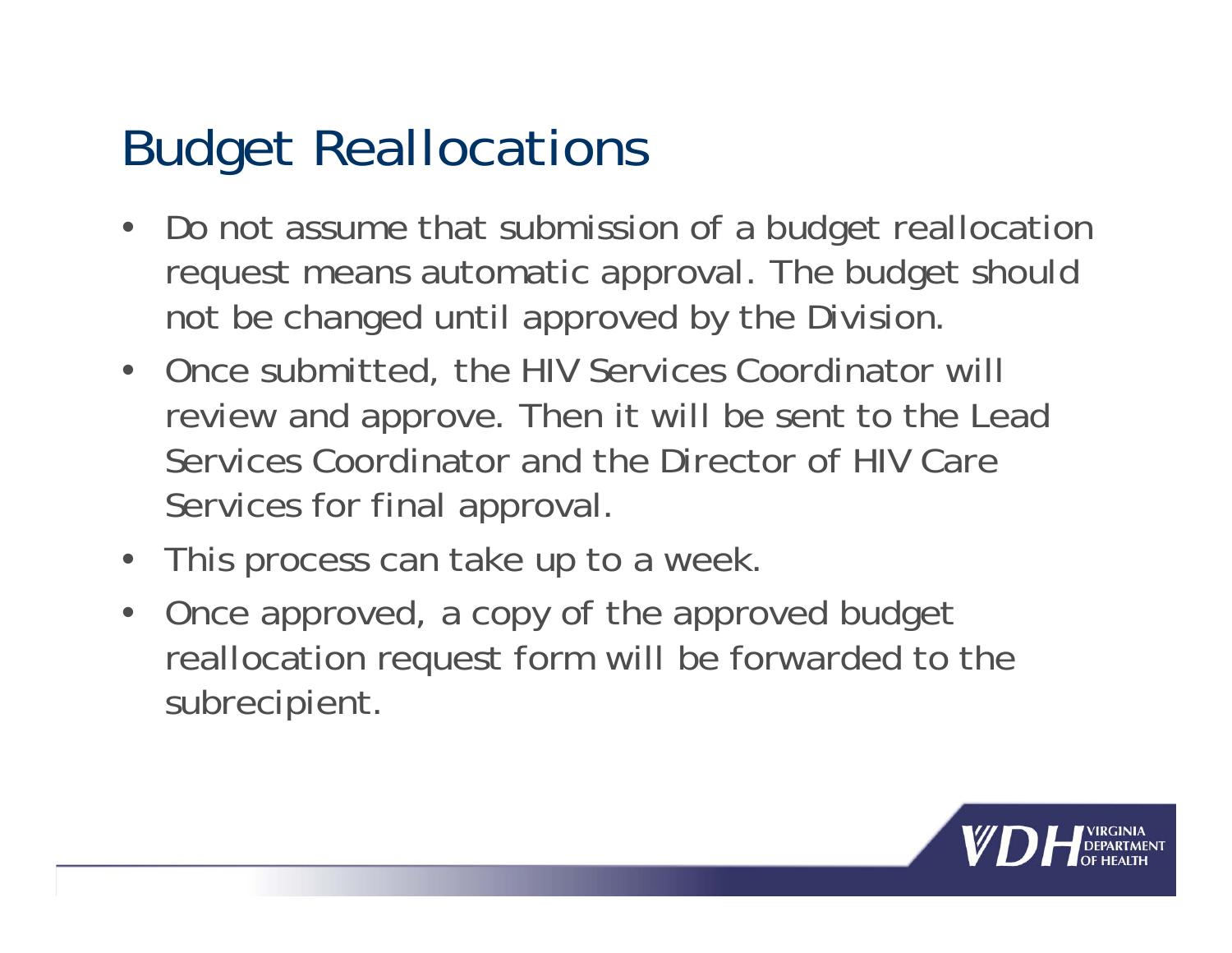### Contract Modifications

- A contract modification is needed when there is a need for an increase or decrease in funds for the current grant year.
- Modifications can be necessary due to expenditure levels (including de-obligations for underspending), unmet needs (either new or expanded services), awarding subrecipients the total of their annual awards (if a partial award was initially given), etc.

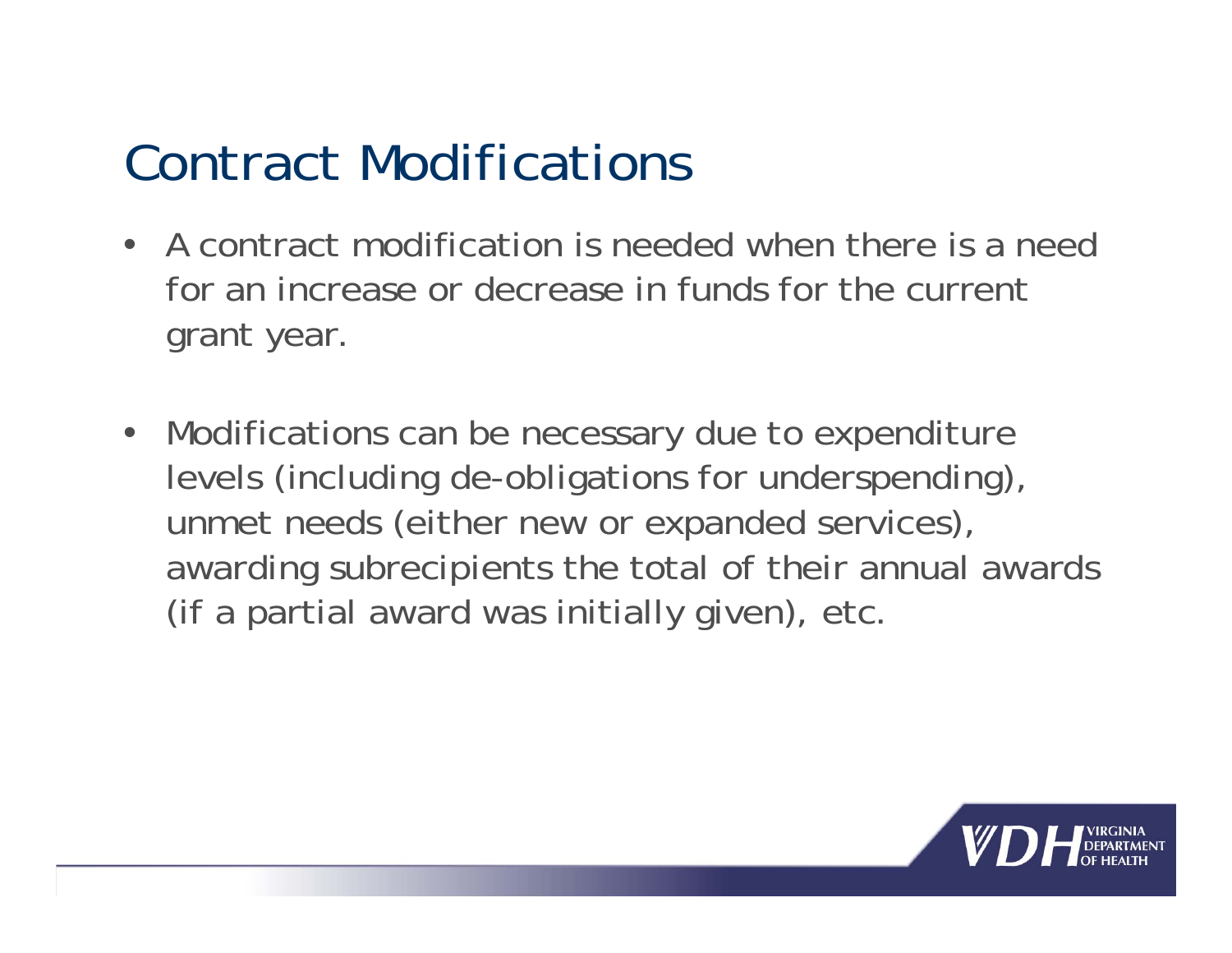### Contract Modifications – De-obligations

- De-obligations occur when subrecipients are unable to spend their full award by the end of the grant year.
- If you anticipate being unable to spend all funds by the end of the grant year, notify your Lead Agency or HIV Services Coordinator as soon as possible but no later than 120 days prior to the end of the grant year.
- There are no penalties associated with a de-obligation.
- It is better to do a de-obligation and let VDH repurpose unspent funds than to be underspent by the end of the year as funds cannot be carried over to the following year.

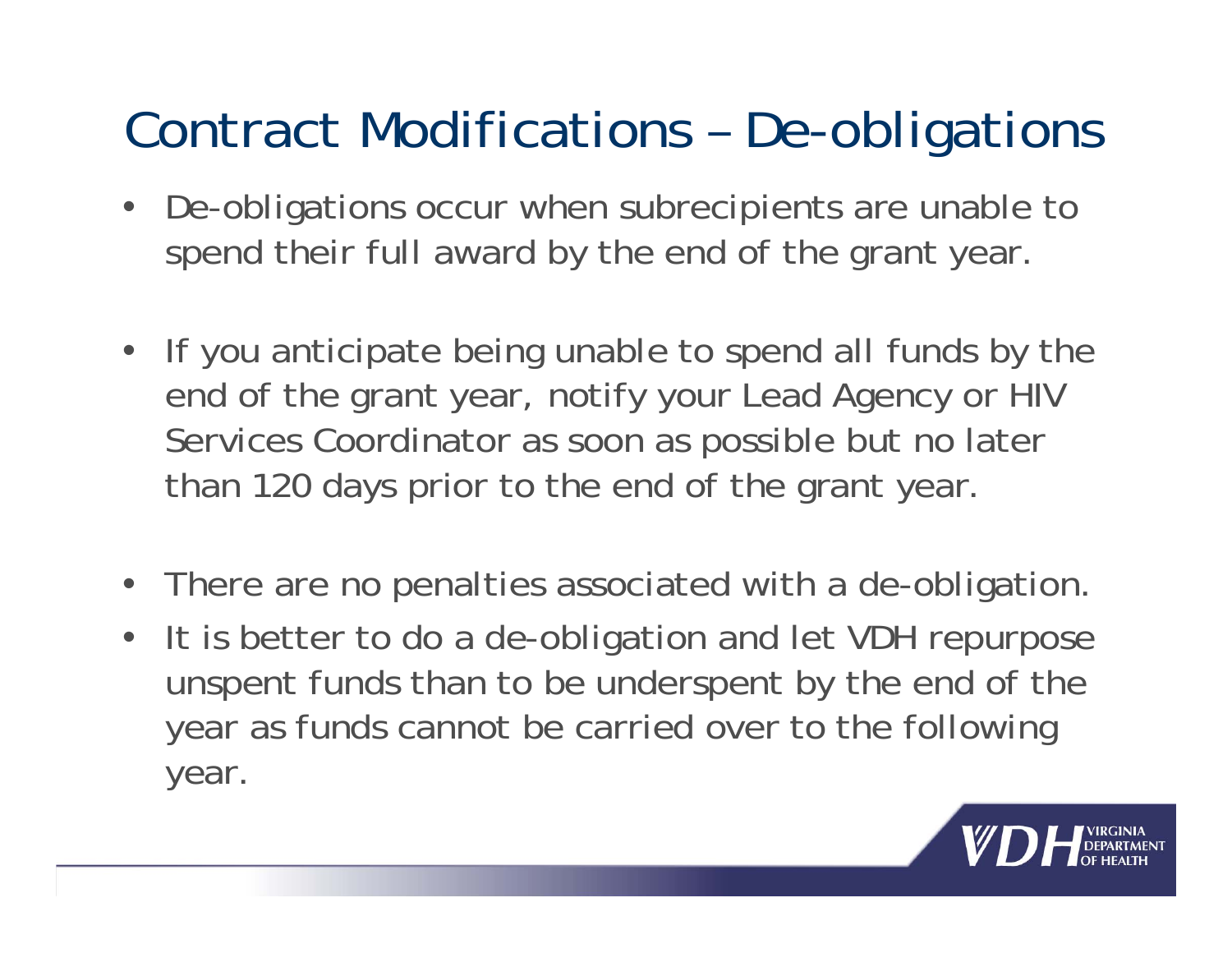### Contract Modifications

- • Once it has been determined that a contract modification is needed, the subrecipient must submit a new budget (including allocation table and Executive Compensation table), work plan, and justification for the change in funding to their HIV Services Coordinator.
- Once received, the Services Coordinator will review and begin drafting the Contract Modification. The modification must then be sent through the VDH Care Services approval chain.
- Once approved, the contract modification will be sent out to the subrecipient for signature and must be sent back to VDH within a week.